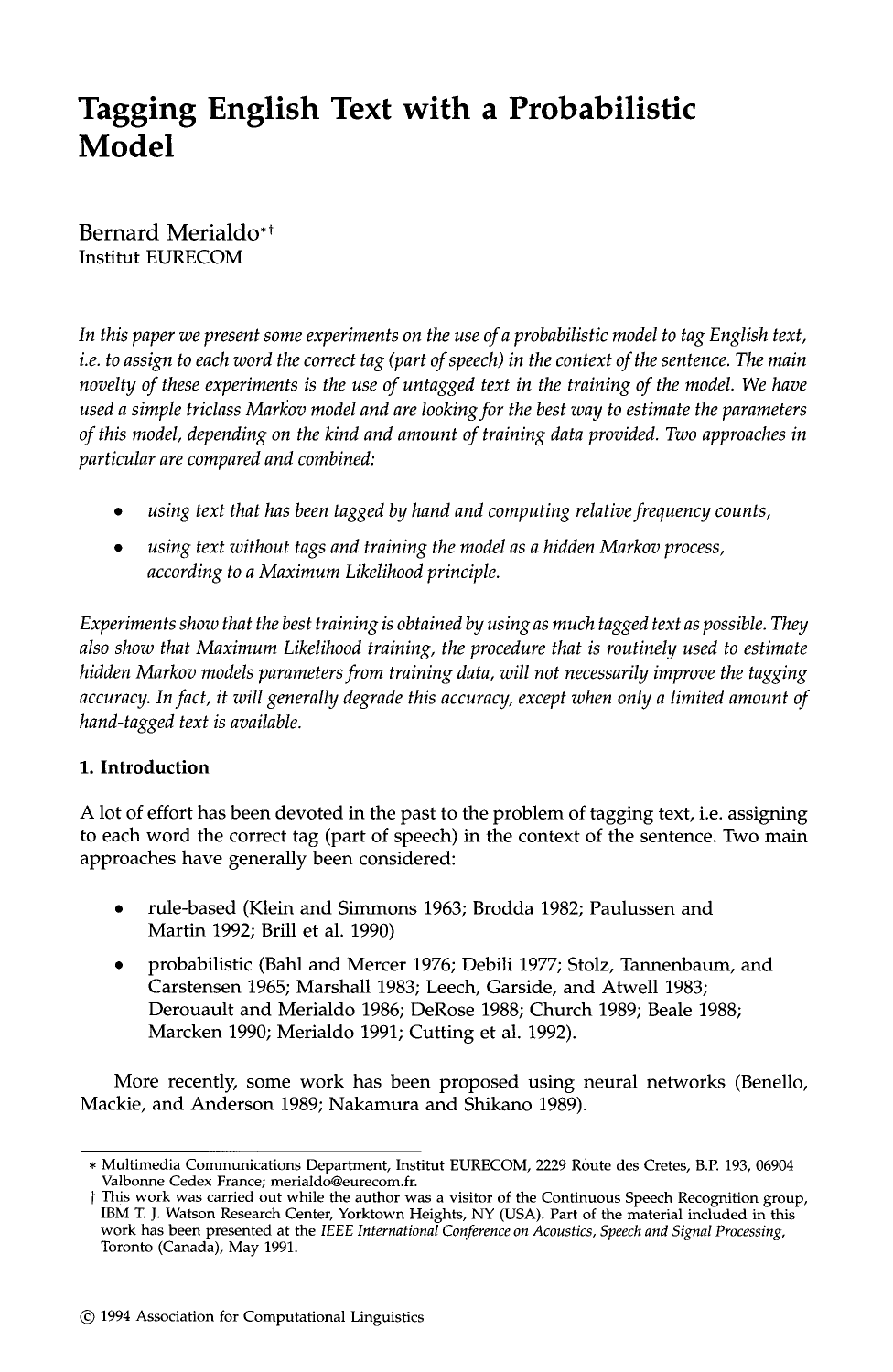Through these different approaches, some common points have emerged:

- For any given word, only a few tags are possible, a list of which can be  $\bullet$ found either in the dictionary or through a morphological analysis of the word.
- When a word has several possible tags, the correct tag can generally be  $\bullet$ chosen from the local context, using contextual rules that define the valid sequences of tags. These rules may be given priorities so that a selection can be made even when several rules apply.

These kinds of considerations fit nicely inside a probabilistic formulation of the problem (Beale 1985; Garside and Leech 1985), which offers the following advantages:

- a sound theoretical framework is provided
- the approximations are clear
- the probabilities provide a straightforward way to disambiguate
- the probabilities can be estimated automatically from data.

In this paper we present a particular probabilistic model, the triclass model, and results from experiments involving different ways to estimate its parameters, with the intention of maximizing the ability of the model to tag text accurately. In particular, we are interested in a way to make the best use of untagged text in the training of the model.

# **2. The Problem of Tagging**

We suppose that the user has defined a set of tags (attached to words). Consider a sentence  $W = w_1w_2...w_n$ , and a sequence of tags  $T = t_1t_2...t_n$ , of the same length. We call the pair (W, T) an *alignment.* We say that word *wi* has been assigned the tag *ti*  in this alignment.

We assume that the tags have some linguistic meaning for the user, so that among all possible alignments for a sentence there is a single one that is correct from a grammatical point of view.

A tagging procedure is a procedure  $\phi$  that selects a sequence of tags (and so defines an alignment) for each sentence.

$$
\phi: W \to T = \phi(W)
$$

There are (at least) two measures for the quality of a tagging procedure:

at sentence level

 $\text{perf}_S(\phi) = \text{ percentage of sentences correctly tagged}$ 

at word level

 $perf_W(\phi)$  = percentage of words correctly tagged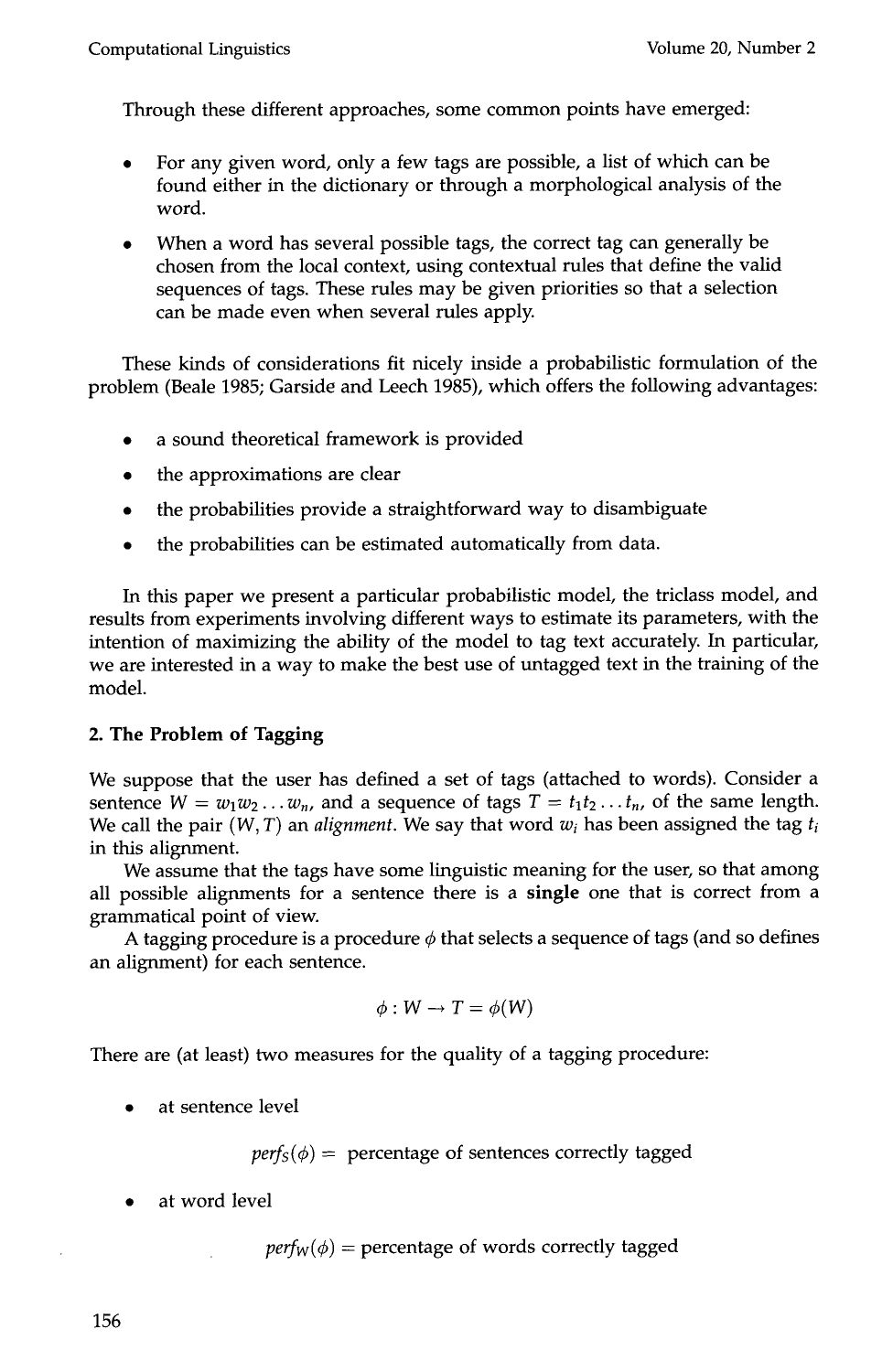In practice, performance at sentence level is generally lower than performance at word level, since all the words have to be tagged correctly for the sentence to be tagged correctly.

The standard measure used in the literature is performance at word level, and this is the one considered here.

# **3. Probabilistic Formulation**

In the probabilistic formulation of the tagging problem we assume that the alignments are generated by a probabilistic model according to a probability distribution:

*p(W,T)* 

In this case, depending on the criterion that we choose for evaluation, the optimal tagging procedure is as follows:

• for evaluation at sentence level, choose the most probable sequence of tags for the sentence

$$
\phi(W) = \frac{\text{argmax}}{T} p(T/W) = \frac{\text{argmax}}{T} p(W, T)
$$

We call this procedure Viterbi tagging. It is achieved using a dynamic programming scheme.

for evaluation at word level, choose the most probable tag for each word in the sentence

$$
\phi(W)_i = \underset{t}{\operatorname{argmax}} \ p(t_i = t/W) = \underset{t}{\operatorname{argmax}} \ \sum_{T:t_i=t} p(W,T)
$$

where  $\phi(W)_i$  is the tag assigned to word  $w_i$  by the tagging procedure  $\phi$ in the context of the sentence W, We call this procedure Maximum Likelihood (ML) tagging.

It is interesting to note that the most commonly used method is Viterbi tagging (see DeRose 1988; Church 1989) although it is not the optimal method for evaluation at word level. The reasons for this preference are presumably that:

- Viterbi tagging is simpler to implement than ML tagging and requires less computation (although they both have the same asymptotic complexity)
- Viterbi tagging provides the best interpretation for the sentence, which is linguistically appealing
- ML tagging may produce sequences of tags that are linguistically impossible (because the choice of a tag depends on all contexts taken together).

However, in our experiments, we will show that Viterbi and ML tagging result in very similar performance.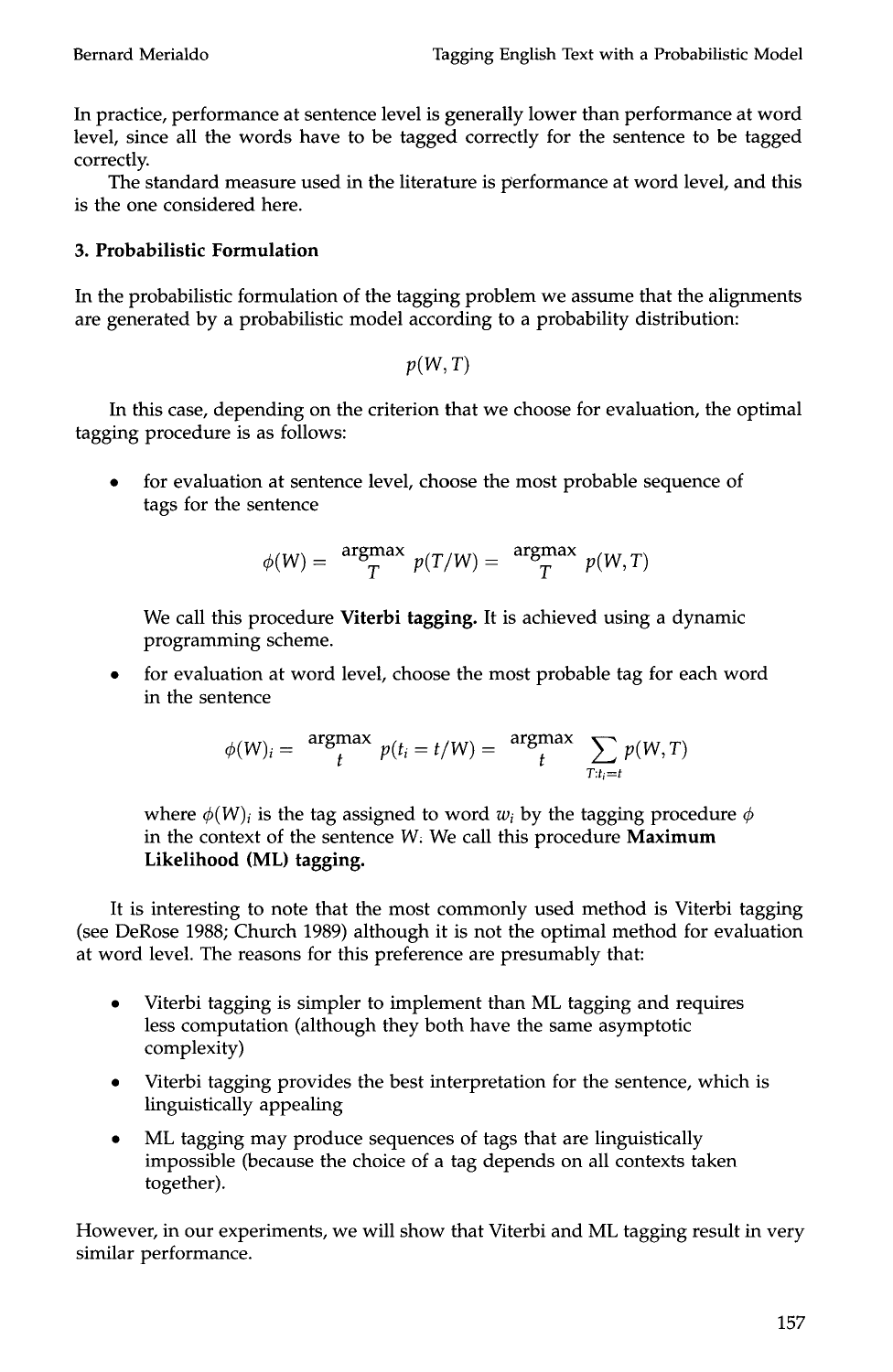Of course, the real tags have not been generated by a probabilistic model and, even if they had been, we would not be able to determine this model exactly because of practical limitations. Therefore the models that we construct will only be approximations of an ideal model that does not exist. It so happens that despite these assumptions and approximations, these models are still able to perform reasonably well.

# **4. The Triclass Model**

We have the mathematical expression:

$$
p(W,T) = \prod_{i=1}^{n} p(w_i/w_1t_1 \ldots w_{i-1}t_{i-1}t_i) \cdot p(t_i/w_1t_1 \ldots w_{i-1}t_{i-1})
$$

The triclass (or tri-POS [Derouault 1986], or tri-Ggram [Codogno et al. 1987], or HK) model is based on the following approximations:

The probability of the tag given the past depends only on the last two tags

$$
p(t_i/w_1t_1...w_{i-1}t_{i-1})=h(t_i/t_{i-2}t_{i-1})
$$

The probability of the word given the past depends only on its tag

$$
p(w_i/w_1t_1\ldots w_{i-1}t_{i-1}t_i)=k(w_i/t_i)
$$

(the name HK model comes from the notation chosen for these probabilities).

In order to define the model completely we have to specify the values of all  $h$  and k probabilities. If  $N_W$  is the size of the vocabulary and  $N_T$  the number of different tags, then there are:

- $N_T.N_T.N_T$  values for the *h* probabilities
- $N_W.N_T$  values for the k probabilities.

Also, since all probability distributions have to sum to one, there are:

- $N_T.N_T$  equations to constrain the values for the h probabilities
- $N_T$  equations to constrain the values for the k probabilities.

The total number of free parameters is then:

$$
(N_W - 1).N_T + (N_T - 1).N_T.N_T.
$$

Note that this number grows only linearly with respect to the size of the vocabulary, which makes this model attractive for vocabularies of a very large size.

The triclass model by itself allows any word to have any tag. However, if we have a dictionary that specifies the list of possible tags for each word, we can use this information to constrain the model: if  $t$  is not a valid tag for the word  $w$ , then we are sure that

$$
k(w/t)=0.
$$

There are thus at most as many nonzero values for the k probabilities as there are possible pairs (word, tag) allowed in the dictionary.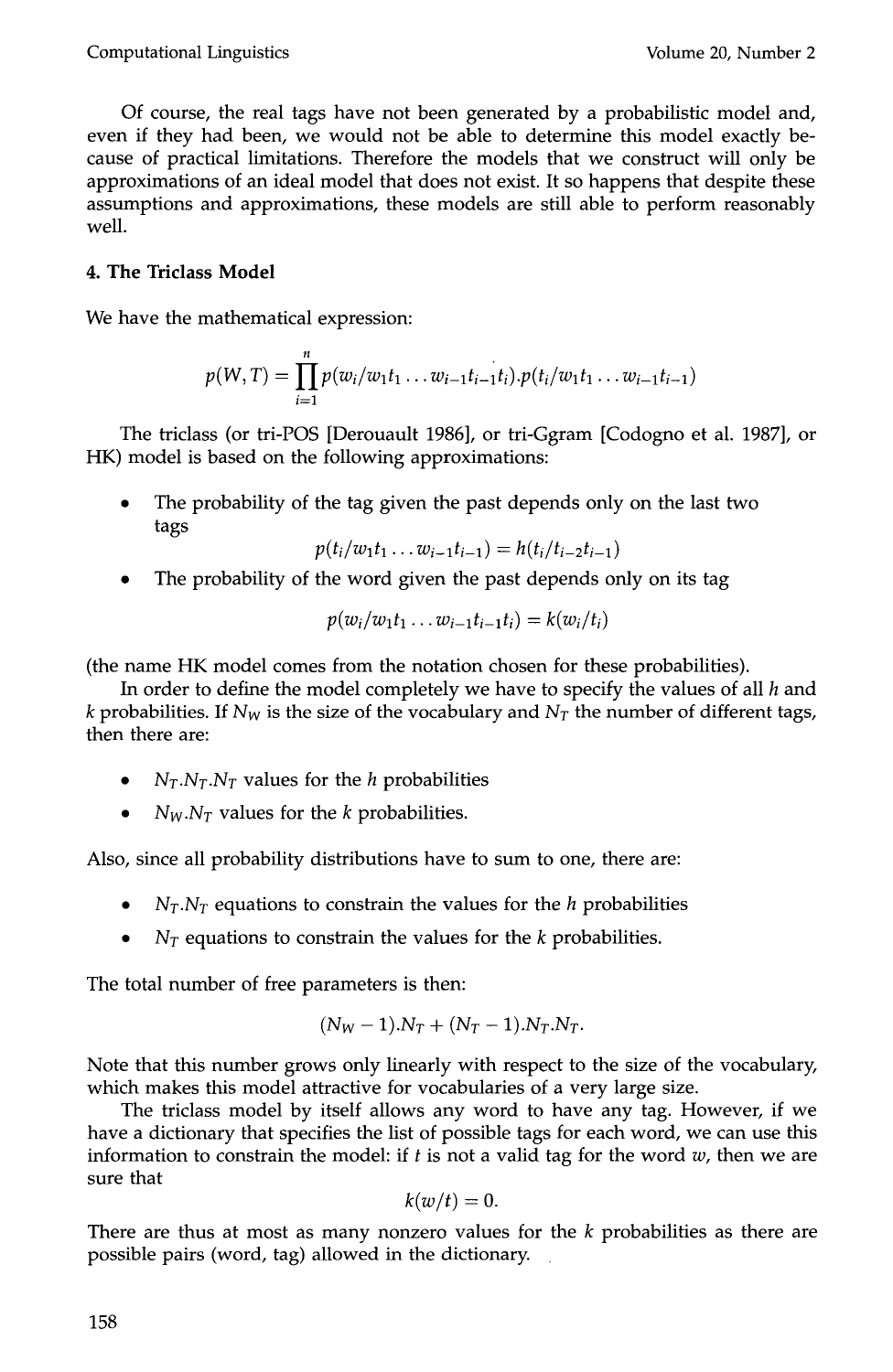# **5. Training the Triclass Model**

We consider two different types of training:

- Relative Frequency (RF) training
- Maximum Likelihood (ML) training which is done via the Forward-Backward (FB) algorithm.

# **5.1 Relative Frequency Training**

If we have some tagged text available we can compute the number of times  $N(w, t)$ a given word w appears with the tag t, and the number of times  $N(t_1, t_2, t_3)$  the sequence  $(t_1, t_2, t_3)$  appears in this text. We can then estimate the probabilities h and k by computing the relative frequencies of the corresponding events on this **data:** 

$$
h_{rf}(t_3/t_1, t_2) = f(t_3/t_1, t_2) = \frac{N(t_1, t_2, t_3)}{N(t_1, t_2)}
$$

$$
k_{rf}(w/t) = f(w/t) = \frac{N(w, t)}{N(t)}
$$

These estimates assign a probability of zero to any sequence of tags that did not occur in the training data. But such sequences may occur if we consider other texts. A probability of zero for a sequence creates problems because any alignment that contains this sequence will get a probability of zero. Therefore, it may happen that, for some sequences of words, all alignments get a probability of zero and the model becomes useless for such sentences.

To avoid this, we interpolate these distributions with uniform distributions, i.e. consider the interpolated model defined by:

$$
h_{\text{inter}}(t_3/t_1, t_2) = \lambda \cdot h_{\text{rf}}(t_3/t_1, t_2) + (1 - \lambda) \cdot h_{\text{unif}}(t_3/t_1, t_2)
$$

$$
k_{inter}(w/t) = \lambda \cdot k_{rf}(w/t) + (1 - \lambda) \cdot k_{unif}(w/t)
$$

where

$$
h_{unif}(t_3/t_1, t_2) = \frac{1}{N_T}
$$

$$
k_{unif}(w/t) = \frac{1}{\text{number of words that have the tag t}}
$$

The interpolation coefficient  $\lambda$  is computed using the deleted interpolation algorithm (Jelinek and Mercer 1980) (it would also be possible to use two coefficients, one for the interpolation on  $h$ , one for the interpolation on  $k$ ). The value of this coefficient is expected to increase if we increase the size of the training text, since the relative frequencies should be more reliable. This interpolation procedure is also called "smoothing."

Smoothing is performed as follows:

- Some quantity of tagged text from the training data is not used in the computation of the relative frequencies. It is called the "held-out" data.
- The coefficient  $\lambda$  is chosen to maximize the probability of emission of the held-out data by the interpolated model.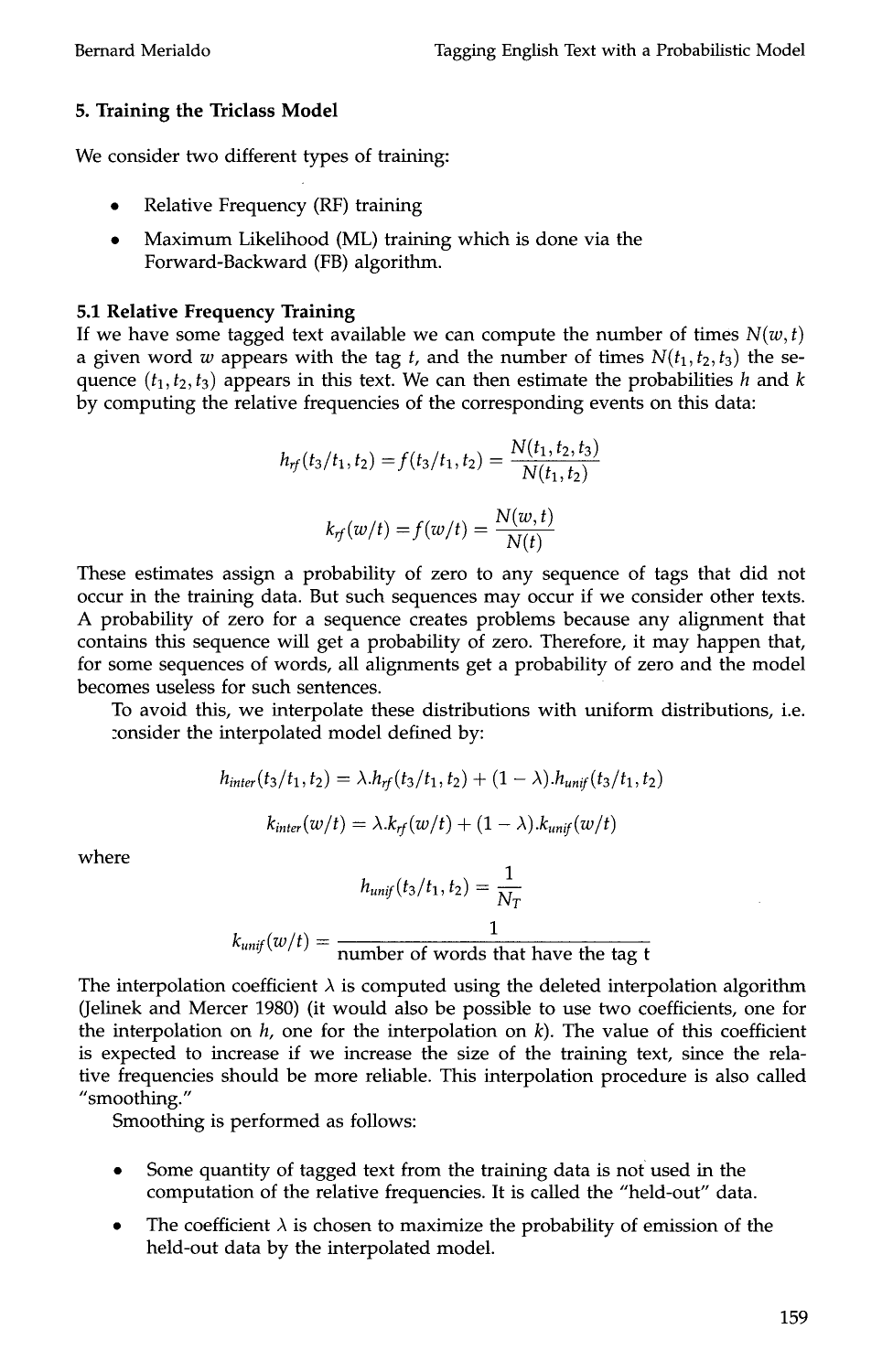This maximization can be performed by the standard Forward-Backward (FB) or Baum-Welch algorithm (Baum and Eagon 1967; Jelinek 1976; Bahl, Jelinek, and Mercer 1983; Poritz 1988), by considering  $\lambda$  and  $1 - \lambda$ as the transition probabilities of a Markov model.

It can be noted that more complicated interpolation schemes are possible. For example, different coefficients can be used depending on the count of  $(t_1, t_2)$ , with the intuition that relative frequencies can be trusted more when this count is high. Another possibilitity is to interpolate also with models of different orders, such as  $h_{rf}(t_3/t_2)$  or  $h_{rf}(t_3)$ .

Smoothing can also be achieved with procedures other than interpolation. One example is the "backing-off" strategy proposed by Katz (1987).

# **5.2 Maximum Likelihood Training**

Using a triclass model  $M$  it is possible to compute the probability of any sequence of words W according to this model:

$$
p_M(W) = \sum_T p_M(W, T)
$$

where the sum is taken over all possible alignments. The Maximum Likelihood (ML) training finds the model M that maximizes the probability of the training text:

$$
\max_{M}\prod_{W}p_M(W)
$$

where the product is taken over all the sentences  $W$  in the training text. This is the problem of training a hidden Markov model (it is hidden because the sequence of tags is hidden). A well-known solution to this problem is the Forward-Backward (FB) or Baum-Welch algorithm (Baum and Eagon 1967; Jelinek 1976; Bahl, Jelinek, and Mercer 1983), which iteratively constructs a sequence of models that improve the probability of the training data.

The advantage of this approach is that it does not require any tagging of the text, but makes the assumption that the correct model is the one in which tags are used to best predict the word sequence.

# **6. Tagging Algorithms**

The Viterbi algorithm is easily implemented using a dynamic programming scheme (Bellman 1957). The Maximum Likelihood algorithm appears more complex at first glance, because it involves computing the sum of the probabilities of a large number of alignments. However, in the case of a hidden Markov model, these computations can be arranged in a way similar to the one used during the FB algorithm, so that the overall amount of computation needed becomes linear in the length of the sentence (Baum and Eagon 1967).

# **7. Experiments**

The main objective of this paper is to compare RF and ML training. This is done in Section 7.2. We also take advantage of the environment that we have set up to perform other experiments, described in Section 7.3, that have some theoretical interest, but did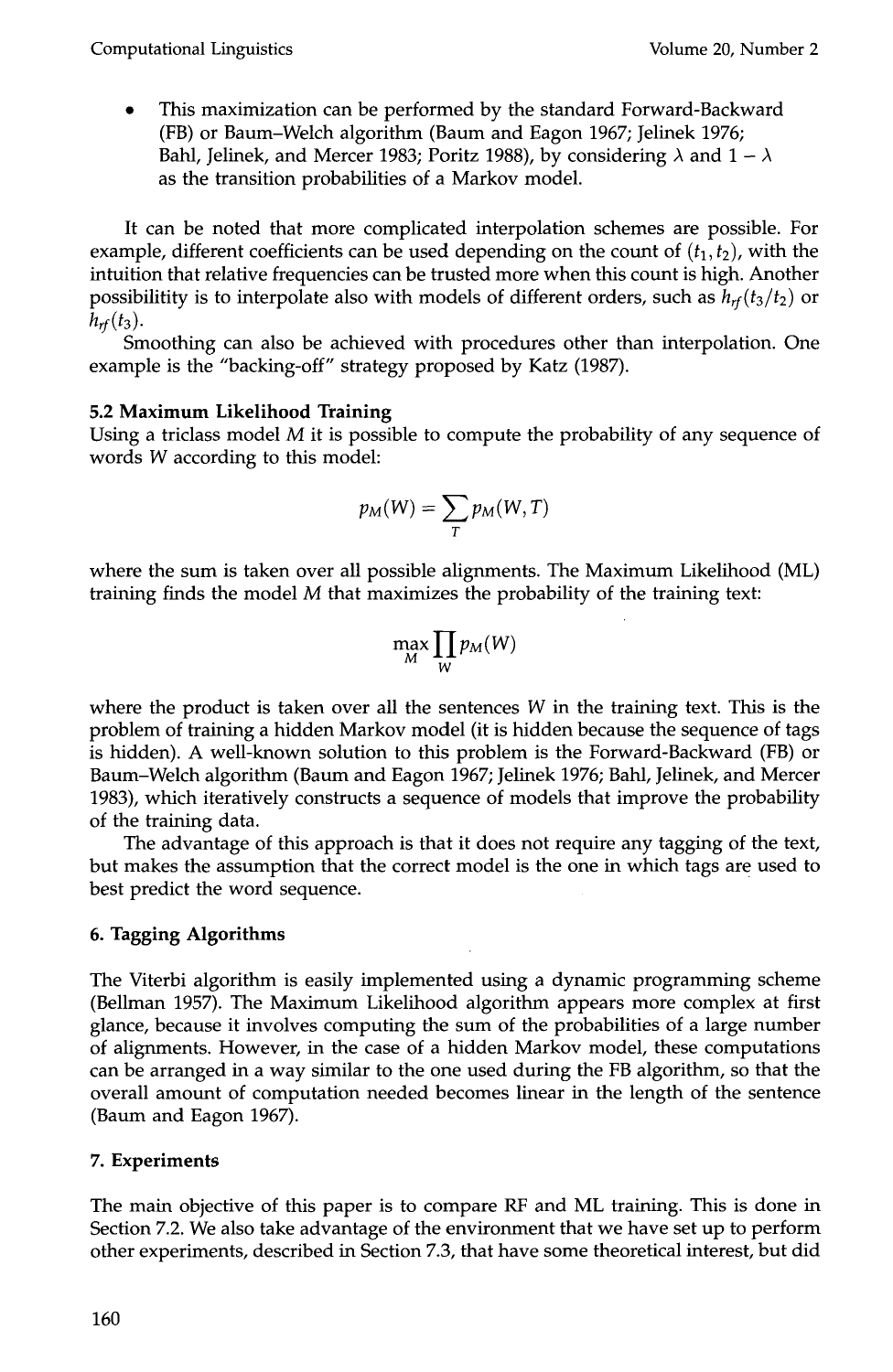| Interpolation<br>coefficient $\lambda$ | Nb of errors<br>(words) | % correct<br>tags                            |
|----------------------------------------|-------------------------|----------------------------------------------|
| Ω.                                     | 10498                   | 77.0                                         |
| .48                                    | 4568                    | 90.0                                         |
| .77                                    | 2110                    | 95.4                                         |
| .85                                    | 1744                    | 96.2                                         |
| .90                                    | 1555                    | 96.6                                         |
| .92                                    | 1419                    | 96.9                                         |
| .94                                    | 1365                    | 97.0                                         |
|                                        |                         | RF training on N sentences, Viterbi tagging. |

| Table 1                                      |  |  |
|----------------------------------------------|--|--|
| RF training on N sentences, Viterbi tagging. |  |  |

not bring any improvement in practice. One concerns the difference between Viterbi and ML tagging, and the other concerns the use of constraints during training.

We shall begin by describing the textual data that we are using, before presenting the different tagging experiments using these various training and tagging methods.

# **7.1 Text Data**

We use the "treebank" data described in Beale (1988). It contains 42,186 sentences (about one million words) from the Associated Press. These sentences have been tagged manually at the Unit for Computer Research on the English Language (University of Lancaster, U.K.), in collaboration with IBM U.K. (Winchester) and the IBM Speech Recognition group in Yorktown Heights (USA). In fact, these sentences are not only tagged but also parsed. However, we do not use the information contained in the parse.

In the treebank 159 different tags are used. These tags were projected on a smaller system of 76 tags designed by Evelyne Tzoukermann and Peter Brown (see Appendix). The results quoted in this paper all refer to this smaller system.

We built a dictionary that indicates the list of possible tags for each word, by taking all the words that occur in this text and, for each word, all the tags that are assigned to it somewhere in the text. In some sense, this is an optimal dictionary for this data, since a word will not have all its possible tags (in the language), but only the tags that it actually had within the text.

We separated this data into two parts:

- **a** set of 40,186 tagged sentences, the **training data, which is** used to build the models
- a set of 2,000 tagged sentences (45,583 words), the **test data,** which is used to test the quality of the models.

# **7.2 Basic Experiments**

# **RF training, Viterbi tagging**

In this experiment, we extracted N tagged sentences from the training data. We then computed the relative frequencies on these sentences and built a "smoothed" model using the procedure previously described. This model was then used to tag the 2,000 test sentences. We experimented with different values of N, for each of which we indicate the value of the interpolation coefficient and the number and percentage of correctly tagged words. Results are indicated in Table 1.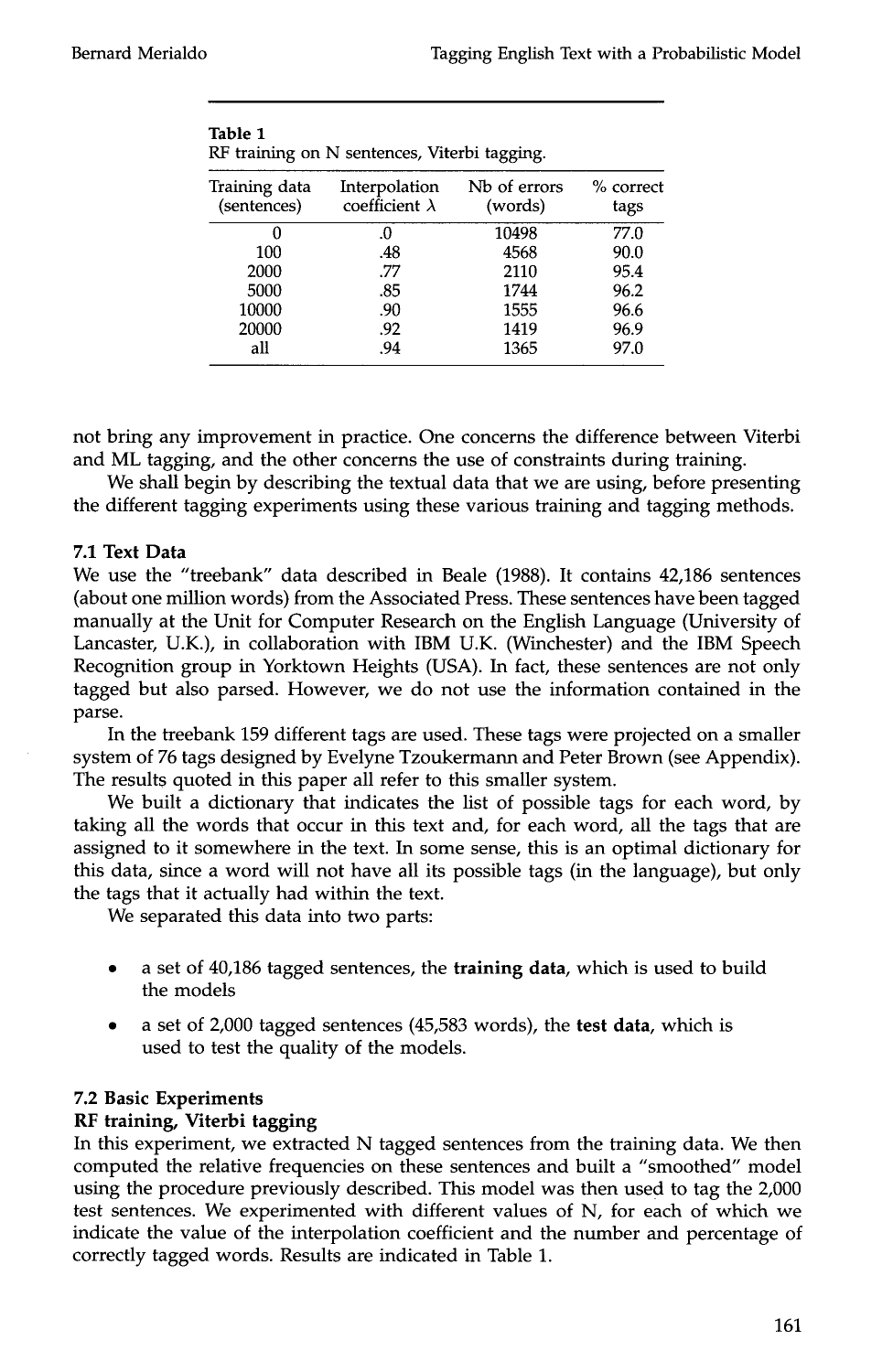As expected, as the size of the training increases, the interpolation coefficient increases and the quality of the tagging improves.

When  $N = 0$ , the model is made up of uniform distributions. In this case, all alignments for a sentence are equally probable, so that the choice of the correct tag is just a choice at random. However, the percentage of correct tags is relatively high (more than three out of four) because:

- almost half of the words of the text have a single possible tag, so that no mistake can be made on these words
- about a quarter of the words of the text have only two possible tags so that, on the average, a random choice is correct every other time.

Note that this behavior is obviously very dependent on the system of tags that is used.

It can be noted that reasonable results are obtained quite rapidly. Using 2,000 tagged sentences (less than 50,000 words), the tagging error rate is already less than 5%. Using 10 times as much data (20,000 tagged sentences) provides an improvement of only 1.5%.

#### **ML training, Viterbi tagging**

In ML training we take all the training data available (40,186 sentences) but we only use the word sequences, not the associated tags (except to compute the initial model, as will be described later). This is possible since the FB algorithm is able to train the model using the word sequence only.

In the first experiment we took the model made up of uniform distributions as the initial one. The only constraints in this model came from the values  $k(w/t)$  that were set to zero when the tag t was not possible for the word  $w$  (as found in the dictionary). We then ran the FB algorithm and evaluated the quality of the tagging. The results are shown in Figure 1. (Perplexity is a measure of the average branching factor for probabilistic models.)

This figure shows that ML training both improves the perplexity of the model and reduces the tagging error rate. However, this error rate remains at a relatively high level—higher than that obtained with a RF training on 100 tagged sentences.

Having shown that ML training is able to improve the uniform model, we then wanted to know if it was also able to improve more accurate models. We therefore took as the initial model each of the models obtained previously by RF training and, for each one, performed ML training using all of the training word sequences. The results are shown graphically in Figure 2 and numerically in Table 2.

These results show that, when we use few tagged data, the model obtained by relative frequency is not very good and Maximum Likelihood training is able to improve it. However, as the amount of tagged data increases, the models obtained by Relative Frequency are more accurate and Maximum Likelihood training improves on the initial iterations only, but after deteriorates. If we use more than 5,000 tagged sentences, even the first iteration of ML training degrades the tagging. (This number is of course dependent on both the particular system of tags and the kind of text used in this experiment).

These results call for some comments. ML training is a theoretically sound procedure, and one that is routinely and successfully used in speech recognition to estimate the parameters of hidden Markov models that describe the relations between sequences of phonemes and the speech signal. Although ML training is guaranteed to improve perplexity, perplexity is not necessarily related to tagging accuracy, and it is possible to improve one while degrading the other. Also, in the case of tagging,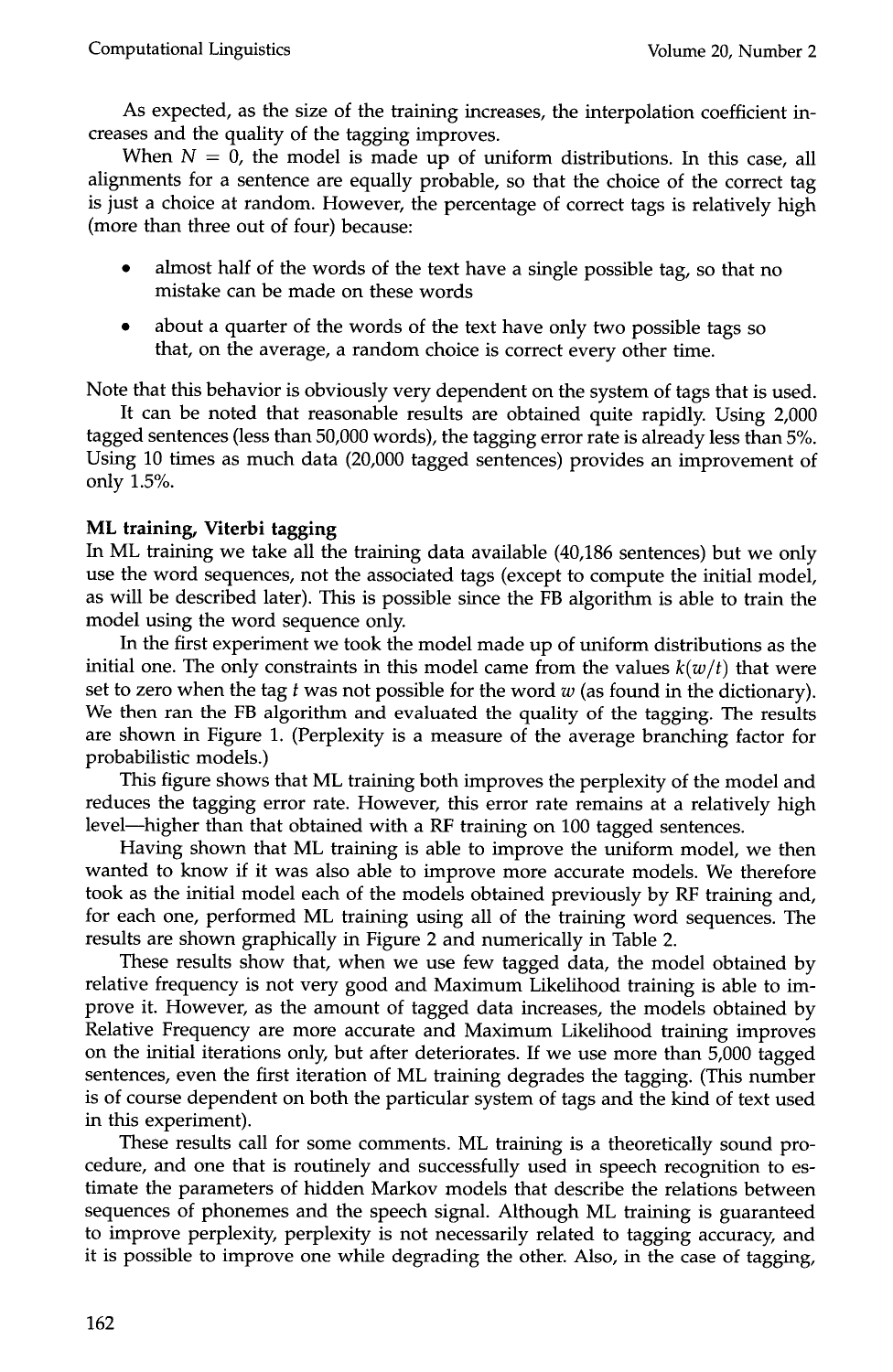

**Figure 1 ML training from uniform distributions.** 

**Table 2 ML training from various initial points.** 

|             | 0                                           | 100  | 2000 | 5000 | 10000 | 20000 | all  |  |
|-------------|---------------------------------------------|------|------|------|-------|-------|------|--|
| <b>Iter</b> | Correct tags (% words) after ML on 1M words |      |      |      |       |       |      |  |
| 0           | 77.0                                        | 90.0 | 95.4 | 96.2 | 96.6  | 96.9  | 97.0 |  |
| 1           | 80.5                                        | 92.6 | 95.8 | 96.3 | 96.6  | 96.7  | 96.8 |  |
| 2           | 81.8                                        | 93.0 | 95.7 | 96.1 | 96.3  | 96.4  | 96.4 |  |
| 3           | 83.0                                        | 93.1 | 95.4 | 95.8 | 96.1  | 96.2  | 96.2 |  |
| 4           | 84.0                                        | 93.0 | 95.2 | 95.5 | 95.8  | 96.0  | 96.0 |  |
| 5           | 84.8                                        | 92.9 | 95.1 | 95.4 | 95.6  | 95.8  | 95.8 |  |
| 6           | 85.3                                        | 92.8 | 94.9 | 95.2 | 95.5  | 95.6  | 95.7 |  |
| 7           | 85.8                                        | 92.8 | 94.7 | 95.1 | 95.3  | 95.5  | 95.5 |  |
| 8           | 86.1                                        | 92.7 | 94.6 | 95.0 | 95.2  | 95.4  | 95.4 |  |
| 9           | 86.3                                        | 92.6 | 94.5 | 94.9 | 95.1  | 95.3  | 95.3 |  |
| 10          | 86.6                                        | 92.6 | 94.4 | 94.8 | 95.0  | 95.2  | 95.2 |  |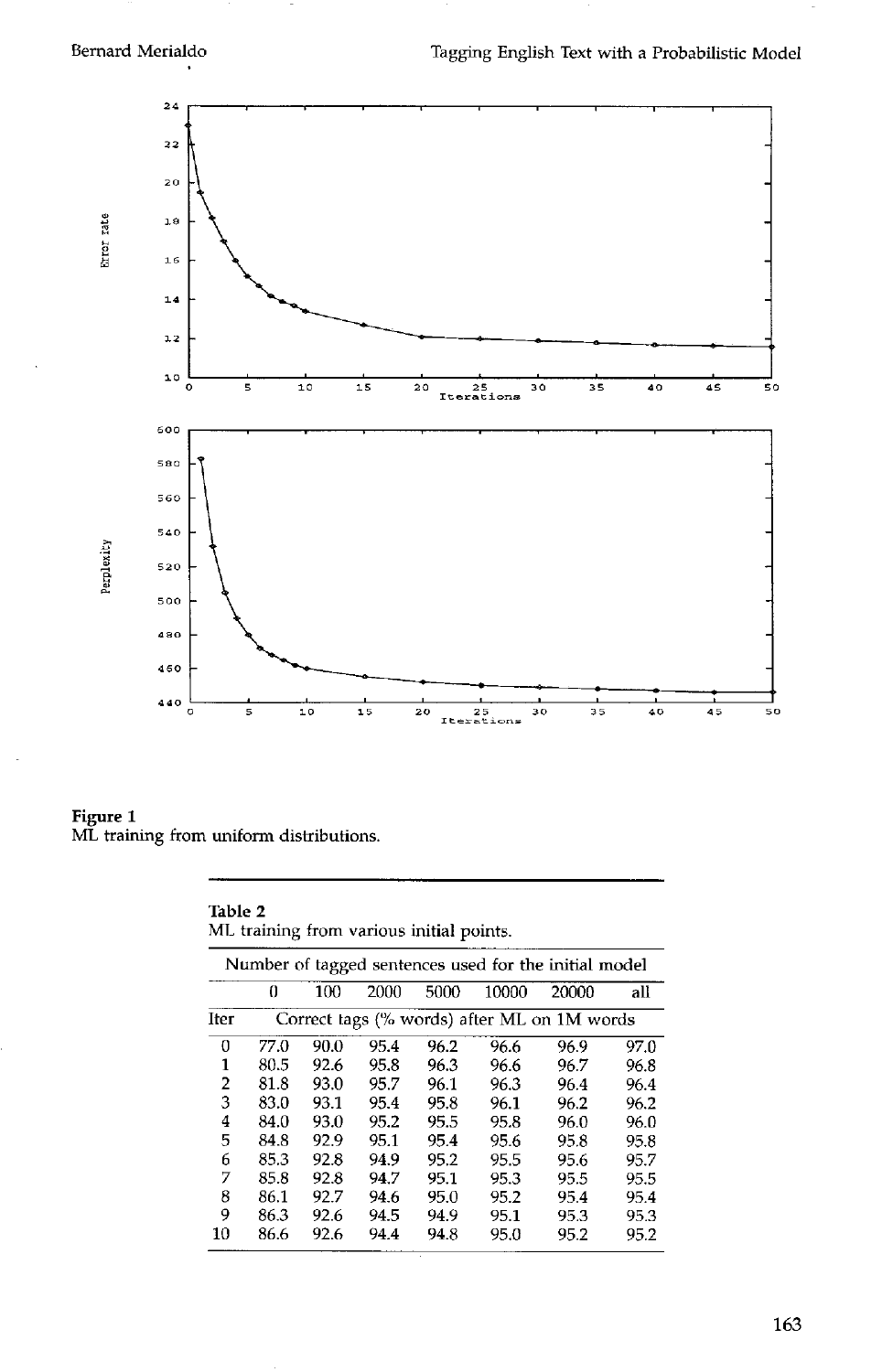



the relations between words and tags are much more precise than the relations between phonemes and speech signals (where the correct correspondence is harder to define precisely). Some characteristics of ML training, such as the effect of smoothing probabilities, are probably more suited to speech than to tagging.

# **7.3 Extra Experiments**

#### **Viterbi versus ML tagging**

For this experiment we considered the initial model built by RF training over the whole training data and all the successive models created by the iterations of ML training. For each of these models we performed Viterbi tagging and ML tagging on the same test data, then evaluated and compared the number of tagging errors produced by these two methods. The results are shown in Table 3.

The models obtained at different iterations are related, so one should not draw strong conclusions about the definite superiority of one tagging procedure. However, the difference in error rate is very small, and shows that the choice of the tagging procedure is not as critical as the kind of training material.

#### **Constrained ML training**

Following a suggestion made by E Jelinek, we investigated the effect of constraining the ML training by imposing constraints on the probabilities. This idea comes from the observation that the amount of training data needed to properly estimate the model increases with the number of free parameters of the model. In the case of little training data, adding reasonable constraints on the shape of the models that are looked for reduces the number of free parameters and should improve the quality of the estimates.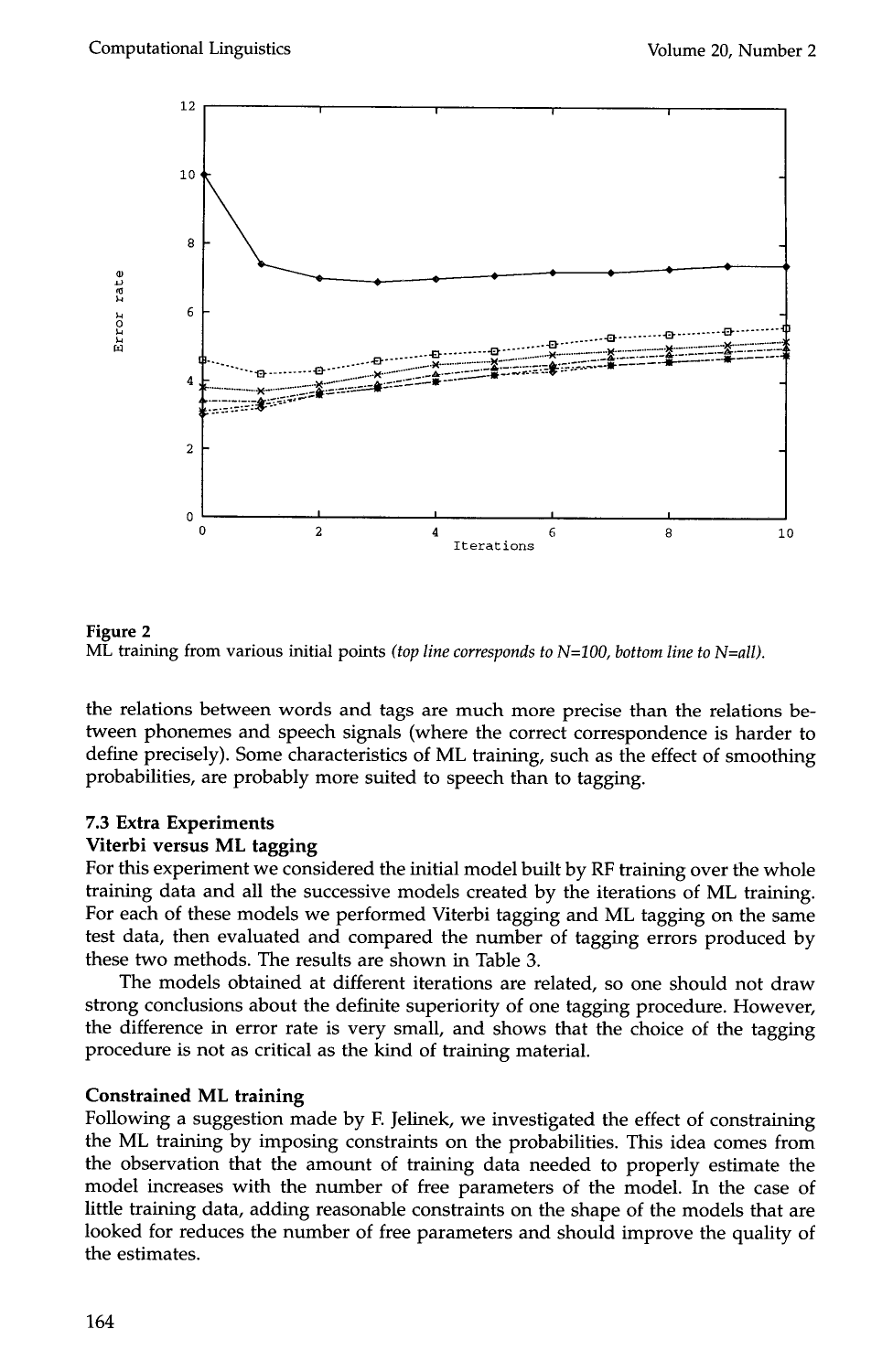|       |         |      | Tagging errors out of 45,583 words |      |           |
|-------|---------|------|------------------------------------|------|-----------|
| Iter. | Viterbi |      | ML                                 |      | Vit. - ML |
| 0     | $\%$    | nb   | $\%$                               | nb   | nb        |
| 0     | 97.01   | 1365 | 97.01                              | 1362 | 3         |
| 1     | 96.76   | 1477 | 96.75                              | 1480 | $-3$      |
| 2     | 96.44   | 1623 | 96.47                              | 1607 | 16        |
| 3     | 96.23   | 1718 | 96.23                              | 1719 | $-1$      |
| 4     | 96.00   | 1824 | 96.02                              | 1812 | 12        |
| 5     | 95.82   | 1906 | 95.85                              | 1892 | 14        |
| 6     | 95.66   | 1978 | 95.68                              | 1970 | 8         |
| 7     | 95.51   | 2046 | 95.54                              | 2031 | 15        |
| 8     | 95.39   | 2100 | 95.42                              | 2087 | 13        |
| 9     | 95.30   | 2144 | 95.31                              | 2140 | 4         |
| 10    | 95.21   | 2183 | 95.22                              | 2177 | 6         |

| Table 3                 |  |
|-------------------------|--|
| Viterbi vs. ML tagging. |  |

| Table 4 |                                             |  |
|---------|---------------------------------------------|--|
|         | Standard ML vs. tw-constrained ML training. |  |

| Tagging errors out of 45,583 words |       |      |          |      |  |
|------------------------------------|-------|------|----------|------|--|
| Iter.                              | ML    |      | tw-c. ML |      |  |
| 0                                  | $\%$  | nb   | $\%$     | nb   |  |
| 0                                  | 97.01 | 1365 | 97.01    | 1365 |  |
| 1                                  | 96.76 | 1477 | 96.87    | 1427 |  |
| 2                                  | 96.44 | 1623 | 96.71    | 1501 |  |
| 3                                  | 96.23 | 1718 | 96.57    | 1562 |  |
| 4                                  | 96.00 | 1824 | 96.43    | 1626 |  |
| 5                                  | 95.82 | 1906 | 96.36    | 1661 |  |
| 6                                  | 95.66 | 1978 | 96.29    | 1690 |  |
| 7                                  | 95.51 | 2046 | 96.22    | 1723 |  |
| 8                                  | 95.39 | 2100 | 96.18    | 1741 |  |
| 9                                  | 95.30 | 2144 | 96.12    | 1768 |  |
| 10                                 | 95.21 | 2183 | 96.09    | 1784 |  |

We tried two different constraints:

- The first one keeps  $p(t/w)$  fixed if w is a frequent word, in our case one of the 1,000 most frequent words. We call it *tw-constraint.* The rationale is that if  $w$  is frequent, the relative frequency provides a good estimate for  $p(t/w)$  and the training should not change it.
- The second one keeps the marginal distribution  $p(t)$  constant and is based on a similar reasoning. We call it *t-constraint.*

#### **tw-constraint**

The tw-constrained ML training is similar to the standard ML training, except that the probabilities  $p(t/w)$  are not changed at the end of an iteration.

The results in Table 4 show the number of tagging errors when the model is trained with the standard or tw-constrained ML training. They show that the tw-constrained ML training still degrades the RF training, but not as quickly as the standard ML. We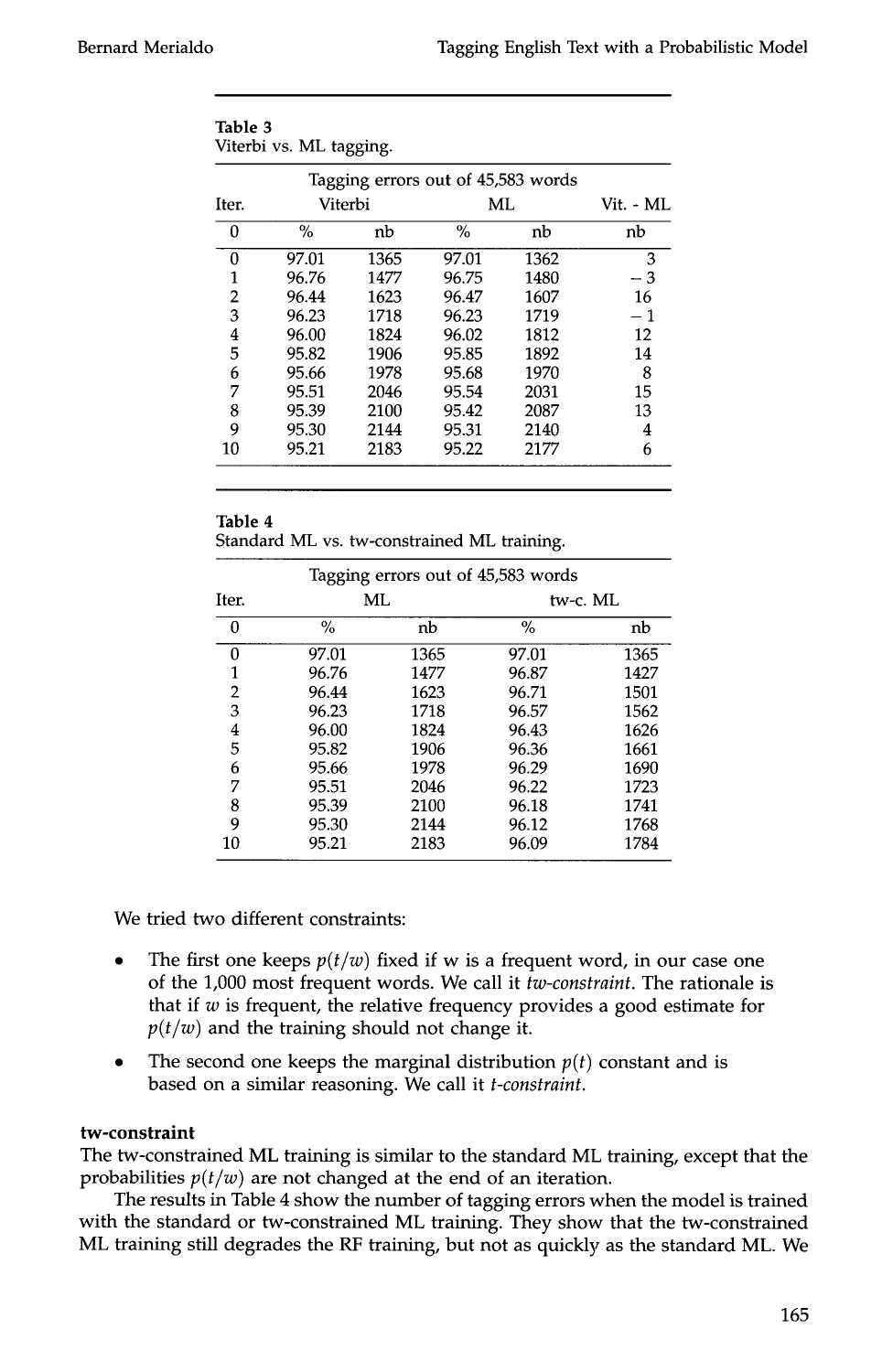|             |      | ັ     |                                                    |
|-------------|------|-------|----------------------------------------------------|
|             |      |       |                                                    |
| Iter.<br>ML |      |       | t-c. ML                                            |
| $\%$        | nb   | $\%$  | nb                                                 |
| 96.87       | 1429 | 96.87 | 1429                                               |
| 96.51       | 1592 | 96.54 | 1576                                               |
| 96.18       | 1743 | 96.23 | 1718                                               |
| 96.00       | 1824 | 96.03 | 1810                                               |
| 95.84       | 1896 | 95.90 | 1871                                               |
| 95.67       | 1972 | 95.77 | 1928                                               |
| 95.52       | 2044 | 95.59 | 2009                                               |
| 95.42       | 2087 | 95.50 | 2051                                               |
| 95.33       | 2129 | 95.42 | 2087                                               |
| 95.24       | 2171 | 95.34 | 2126                                               |
| 95.18       | 2196 | 95.30 | 2141                                               |
|             |      |       | Tagging errors out of 45,583 words (biclass model) |

| Table 5                                  |  |  |
|------------------------------------------|--|--|
| Standard ML vs. constrained ML training. |  |  |

have not tested what happens when smaller training data is used to build the initial model.

# **t-constraint**

This constraint is more difficult to implement than the previous one because the probabilities  $p(t)$  are not the parameters of the model, but a combination of these parameters. With the help of R. Polyak we have designed an iterative procedure that allows the likelihood to be improved while preserving the values of  $p(t)$ . We do not have sufficient space to describe this procedure here. Because of its greater computational complexity, we have only applied it to a biclass model, i.e. a model where

$$
p(t_i/w_1t_1...w_{i-1}t_{i-1})=h(t_i/t_{i-1}).
$$

The initial model is estimated by relative frequency on the whole training data and Viterbi tagging is used.

As in the previous experiment, the results in Table 5 show the number of tagging errors when the model is trained with the standard or t-constrained ML training. They show that the t-constrained ML training still degrades the RF training, but not as quickly as the standard ML. Again, we have not tested what happens when smaller training data is used to build the initial model.

# **8. Conclusion**

The results presented in this paper show that estimating the parameters of the model by counting relative frequencies over a very large amount of hand-tagged text lead to the best tagging accuracy.

Maximum Likelihood training is guaranteed to improve perplexity, but will not necessarily improve tagging accuracy. In our experiments, ML training degrades the performance unless the initial model is already very bad.

The preceding results suggest that the optimal strategy to build the best possible model for tagging is the following:

• get as much tagged (by hand) text as you can afford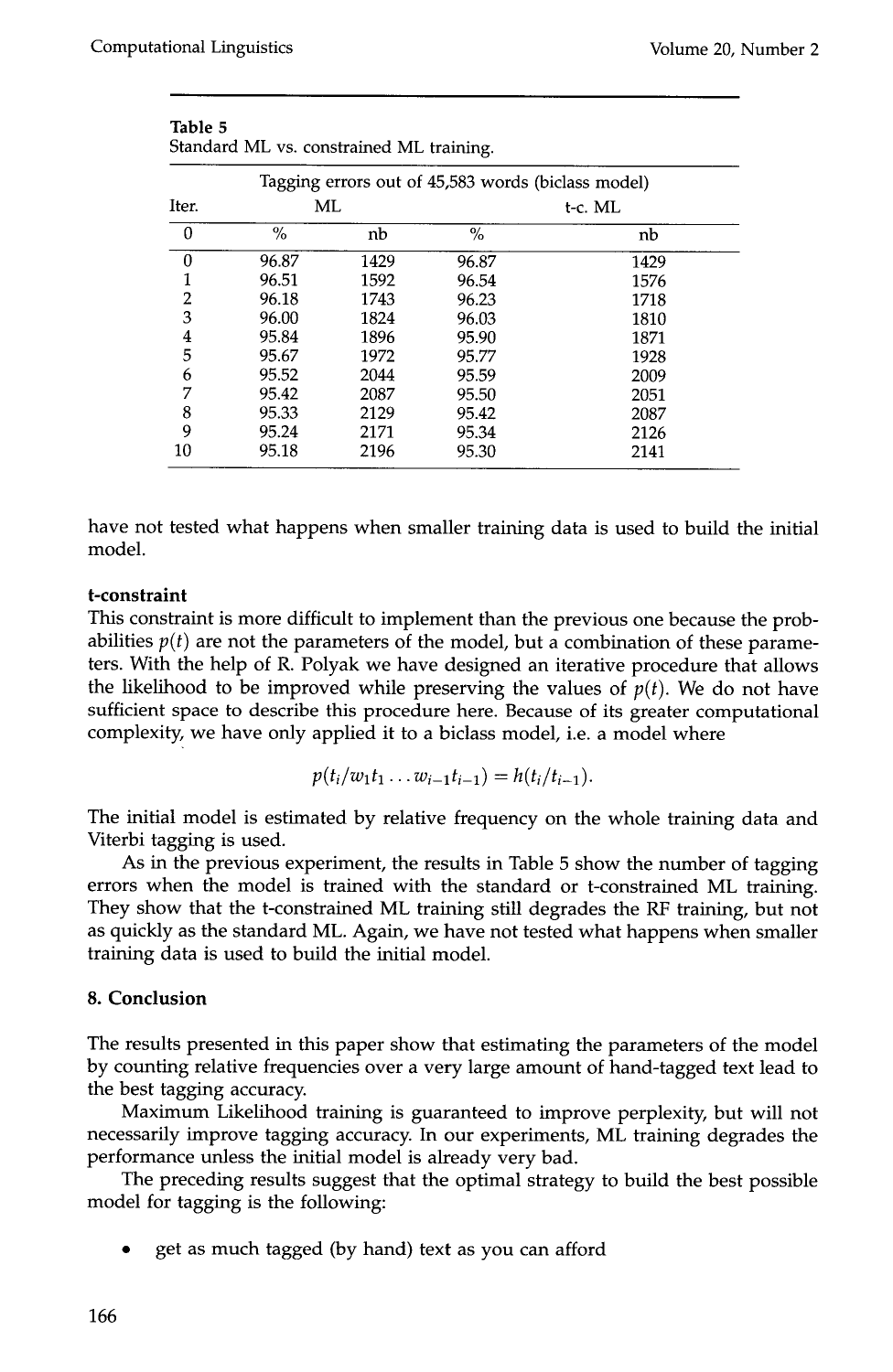- compute the relative frequencies from this data to build an initial model  $M_0$
- get as much untagged text as you can afford
- starting from  $M_0$ , perform the Forward-Backward iterations. At each iteration, evaluate the tagging quality of the new model *Mi* on some held-out tagged text. Stop either when you have reached a preset number of iterations or the model *Mi* performs worse than *Mi-1,*  whichever occurs first.

#### **Acknowledgments**

I would like to thank Peter Brown, Fred Jelinek, John Lafferty, Robert Mercer, Salim Roukos, and other members of the Continuous Speech Recognition group for the fruitful discussions I had with them throughout this work. I also want to thank one of the referees for his judicious comments.

#### **References**

- Bahl, Lalit R., and Mercer, Robert L. (1976). "Part of speech assignment by a statistical decision algorithm." In *IEEE International Symposium on Information Theory,* 88-89. Ronneby.
- Bahl, Lalit R.; Jelinek, Frederick and Mercer, Robert L. (1983). "A maximum likelihood approach to continuous speech recognition," In *IEEE Transactions on PAML* 5(2), 179-190.
- Baum, L. E., and Eagon, J. A. (1967). "An inequality with application to statistical estimation for probabilistic functions of Markov processes and to a model for ecology." *Bulletin of the American Mathematicians Society,* 73, 360-363.
- Beale, A. D. (1985). "A probabilistic approach to grammatical analysis of written English by computer." In *Proceedings, Second Conference of the European Chapter of the ACL,* Geneva, Switzerland, 159-165.
- Beale, A. D. (1988). "Lexicon and grammar in probabilistic tagging of written English." In *Proceedings, 26th Annual Meeting of the Association for Computational Linguistics,* Buffalo NY: 211-216.
- Bellman, R. E. (1957). *Dynamic Programming.*  Princeton University Press.
- Benello, J.; Mackie, A. W.; and Anderson, J. A. (1989). "Syntactic category disambiguation with neural networks." *Computer Speech and Language,* 3, 203-217.
- Brill, E.; Magerman, D.; Marcus, M.; and Santorini, B. (1990). "Deducing linguistic

structure from the statistics of large corpora." In *Proceedings, DARPA Speech and Natural Language Workshop,* Hidden Valley PA. 275-282.

- Brodda, Benny (1982). "Problems with tagging and a solution." *Nordic Journal of Linguistics,* 93-116.
- Church, Kenneth W. (1989). "A stochastic parts program noun phrase parser for unrestricted text." In *IEEE Proceedings of the ICASSP,* Glasgow, 695-698.
- Codogno, M.; Fissore, L.; Martelli, A.; Pirani, G.; and Volpi, G. (1987). "Experimental evaluation of Italian language models for large-dictionary speech recognition." In *Proceedings, European Conference on Speech Technology,* Edinburgh, 159-162.
- Cutting, D.; Kupiec, J.; Pedersen, J.; and Sibun, P. (1992). "A practical part-of-speech tagger." In *Proceedings, Third Conference on Applied Language Processing,* Trento, Italy, 133-140.
- Debili, Fathi (1977). "Traitements syntaxiques utilisant des matrices de precedence frequentielles construites automatiquement par apprentissage." Doctoral dissertation, Engineering Department, Universite Paris 7, France.
- DeRose, S. (1988). "Grammatical category disambiguation by statistical optimization." *Computational Linguistics,*  14(1), 31-39.
- Derouault, Anne-Marie, and Merialdo, Bernard (1986). "Natural language modeling for phoneme-to-text transcription." In *IEEE Transactions on Pattern Analysis and Machine Intelligence,*  8(6), 742-749.
- Garside, R., and Leech, F. (1985). "A probabilistic parser." In *Proceedings, Second Conference of the European Chapter of the ACL,* Geneva, Switzerland, 166-170.
- Jelinek, Frederick (1976). "Continuous speech recognition by statistical methods." In *Proceedings of the IEEE,* 64, 532-556.
- Jelinek, Frederick, and Mercer, Robert L.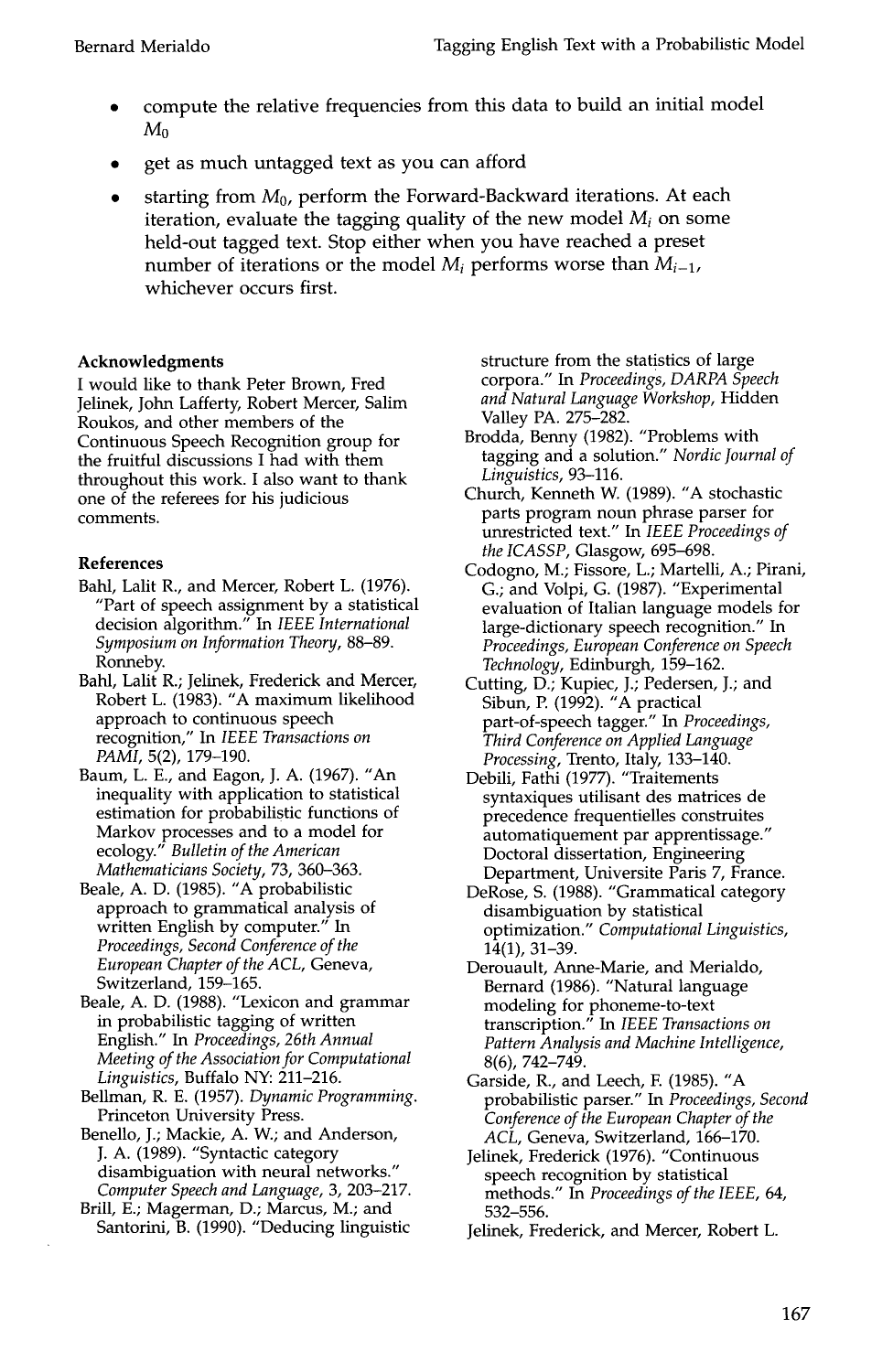(1980). "Interpolated estimation of Markov source parameters from sparse data." In *Proceedings, Workshop on Pattern Recognition in Practice,* Amsterdam, 381-397.

Katz, S. (1987). "Estimation of probabilities from sparse data for the language model component of a speech recognizer." *IEEE Transactions on ASSP,* 34(3), 400-401.

Klein, S., and Simmons, R. E (1963). "A grammatical approach to grammatical coding of English words." *JACM,* 10, 334-347.

Leech, G.; Garside, R.; and Atwell, E. (1983). "The automatic grammatical tagging of the LOB corpus." *Newsletter of the International Computer Archive of Modern English,* 7, 13-33.

de Marcken, C. G. (1990). "Parsing the LOB corpus." In *Proceedings, ACL Annual Meeting,* Pittsburg PA, 243-251.

Marshall, Ian (1983). "Choice of grammatical word-class without global syntactic analysis: Tagging words in the LOB corpus." *Computers and the Humanities,* 139-150.

- Merialdo, Bernard (1991). "Tagging text with a probabilistic model." In *IEEE Proceedings of the ICASSP,* Toronto, 809-812.
- Nakamura, M., and Shikano, K. (1989). "A study of English word category prediction based on neural networks." In *IEEE Proceedings of the ICASSP,* Glasgow, 731-734.

Paulussen, H., and Martin, W. (1992). "Dilemma-2: A lemmatizer-tagger for medical abstracts." In *Proceedings, Third Conference on Applied Language Processing,*  Trento, Italy, 141-146.

Poritz, Alan B. (1988). "Hidden Markov models: A guided tour." In *IEEE Proceedings of the ICASSP,* New York, 7-13.

Stolz, W. S.; Tannenbaum, P. H.; and Carstensen F. V. (1965). "A stochastic approach to the grammatical coding of English." *Communications of the ACM,* 8, 399-405.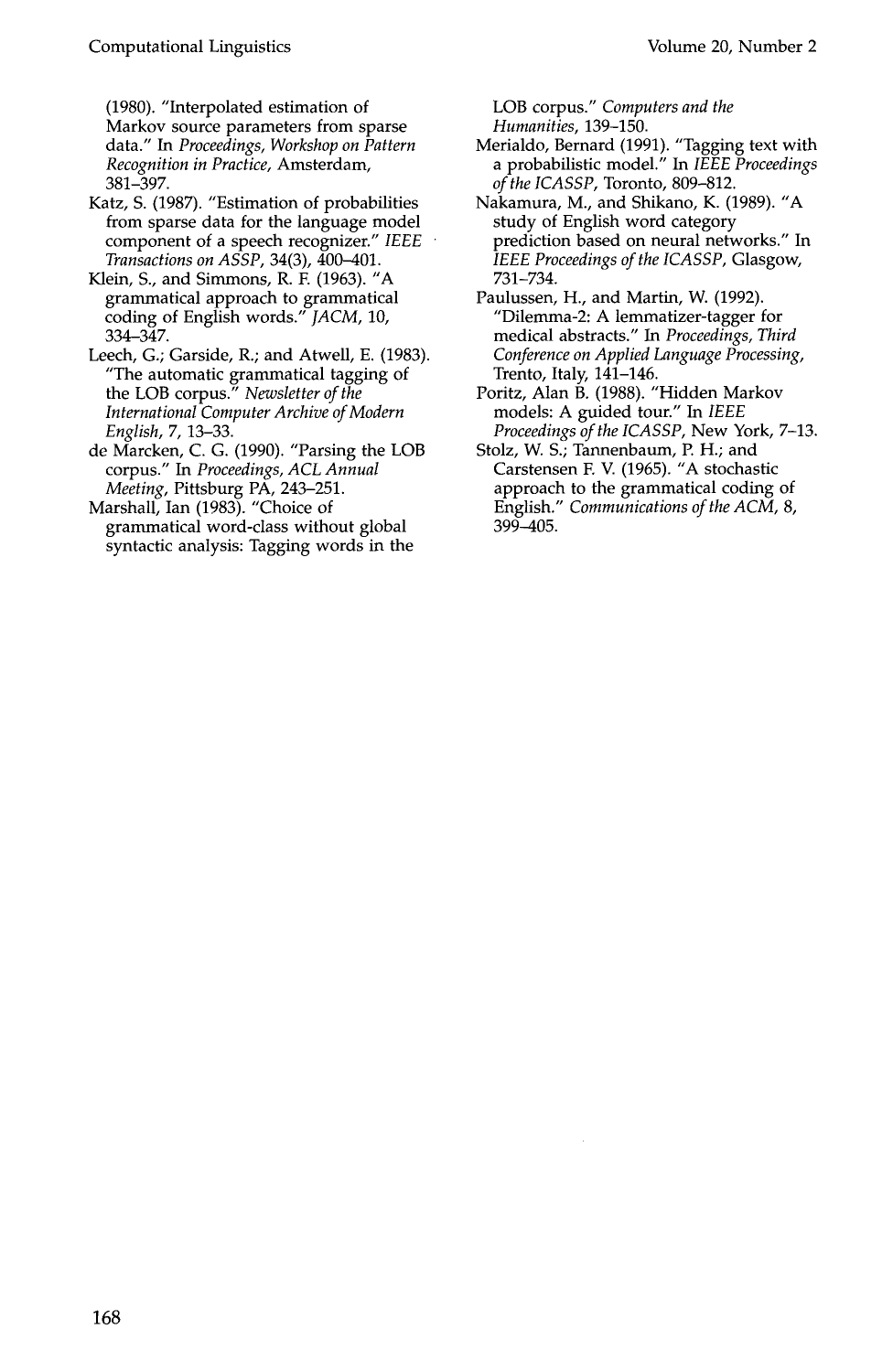# **Appendix A: List of Tags Used**

\$\* possessive marker ('s, ') APP\$\* possessive adjectives *(my, your, our)*  AT\* article *(the, a, no)*  BOUNDARY\_TAG end-of-sentence marker CCF\* coordinating conjunction *(and, or, but, so, yet, then)*  CS<sup>\*</sup> subordinating conjunction (*if, because, unless*) CT\* *that* or *whether* as subordinating conjunctions D\* determiner *(all, any, enough)*  D\*Q wh-determiner *(which, what, whose)*  D\*R comparative plural after-determiner *(less, more)*  D\*I determiner singular *(this, that, little, much, former)*  D\*2 determiner plural *(these, few, several, many)*  DAT\* superlative determiner *(least, most)*  EX\* existential *there*  FW\* foreign words *(ipso, facto)*  I\* preposition *(general)*  ICS\* preposition that can also be used as a conjunction *(since, after)*  IF\* the *preposition for*  IO\* the preposition *of*  J\* adjective *(small, pretty)*  J\*R comparative adjective *(smaller, prettier)*  J\*T superlative adjective *(prettiest, nicest)*  LE\* leading coordinator *(both, either, neither)*  M\* cardinal number MD\* ordinal number *(first, second)*  N\* noun without number *(english)*  N\*I singular noun *(cat, man)*  N\*2 plural noun *(cats, men)*  NPR\* proper noun *(paris, fred)*  NR\* noun/adverb of direction *(south, west)* or time *(now, tomorrow, tuesday)*  P\* non-nominative pronoun *(none, anyone, oneself)*  P\*Q *who, whom, whoever, whomever* 

PNXI\* personal pronoun reflexive *(himself)*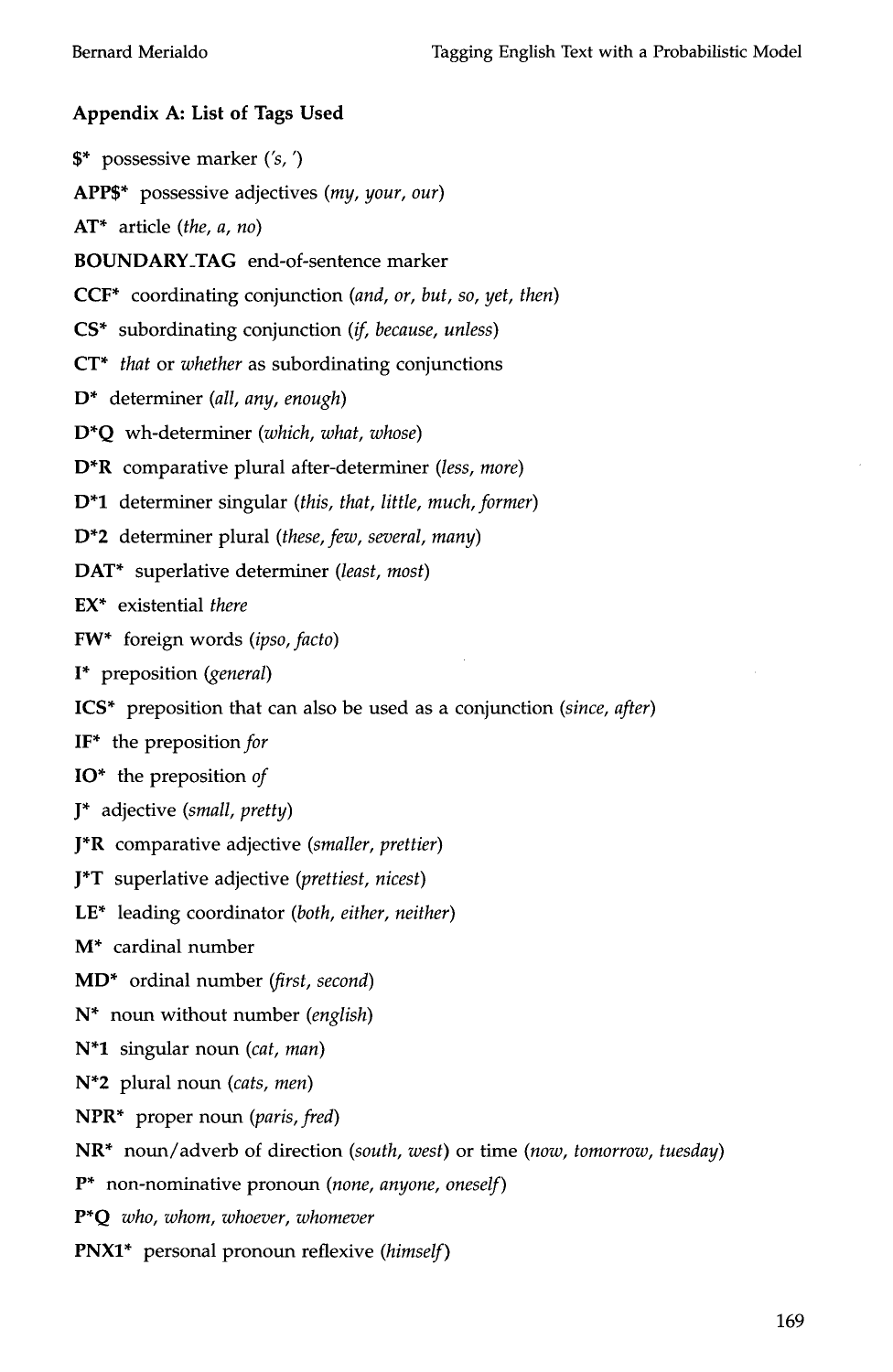PNI\* indefinite pronoun *(anyone, anybody)*  PP\$\* possessive pronoun *(mine, yours)*  PP\*O personal pronoun object *(me, him)*  PP\*S personal pronoun subject (I, *you, we)*  PP\*S3 personal pronoun subject 3rd person singular *(he, she)* **PUNCT1\*** end of sentence  $(. ? -)$ **PUNCT2\*** non terminal punctuation  $(, :;)$ QUOT\* quote R\* adverb *(here, slowly)*  R\*Q wh-adverb *(where, when, why, how, whenever, wherever)*  R\*R comparative adverb *(better, longer)*  RG\* degree adverb *(very, so, too, enough, indeed)*  RGQ\* wh-degree adverb *(how)*  RGR\* comparative degree adverb *(more, less, worse)*  RP\* adverb that can also serve as a preposition SIGN\* sign (\$, c., *ct, %)*  TO\* *to* as pre-infinitive  $UH^*$  interjection (gee) VBDR\* *were*  VBDZ\* *was*  VBG\* *being*  VBI\* infinitive form of *be* and imperative VBM\* *am*  VBN\* *been*  VBR\* *are*  VBZ\* *is*  VDG\* *doing*  VDN\* past participial form of *do (did)*  VDPAST\* past form of *do (did)*  VD0\* *do* as a conjugated form and infinitive VDOZ\* *does* as a conjugated form VHG\* *having*  VHN\* past participial form of have *(had)*  VHPAST\* past form of have *(had)*